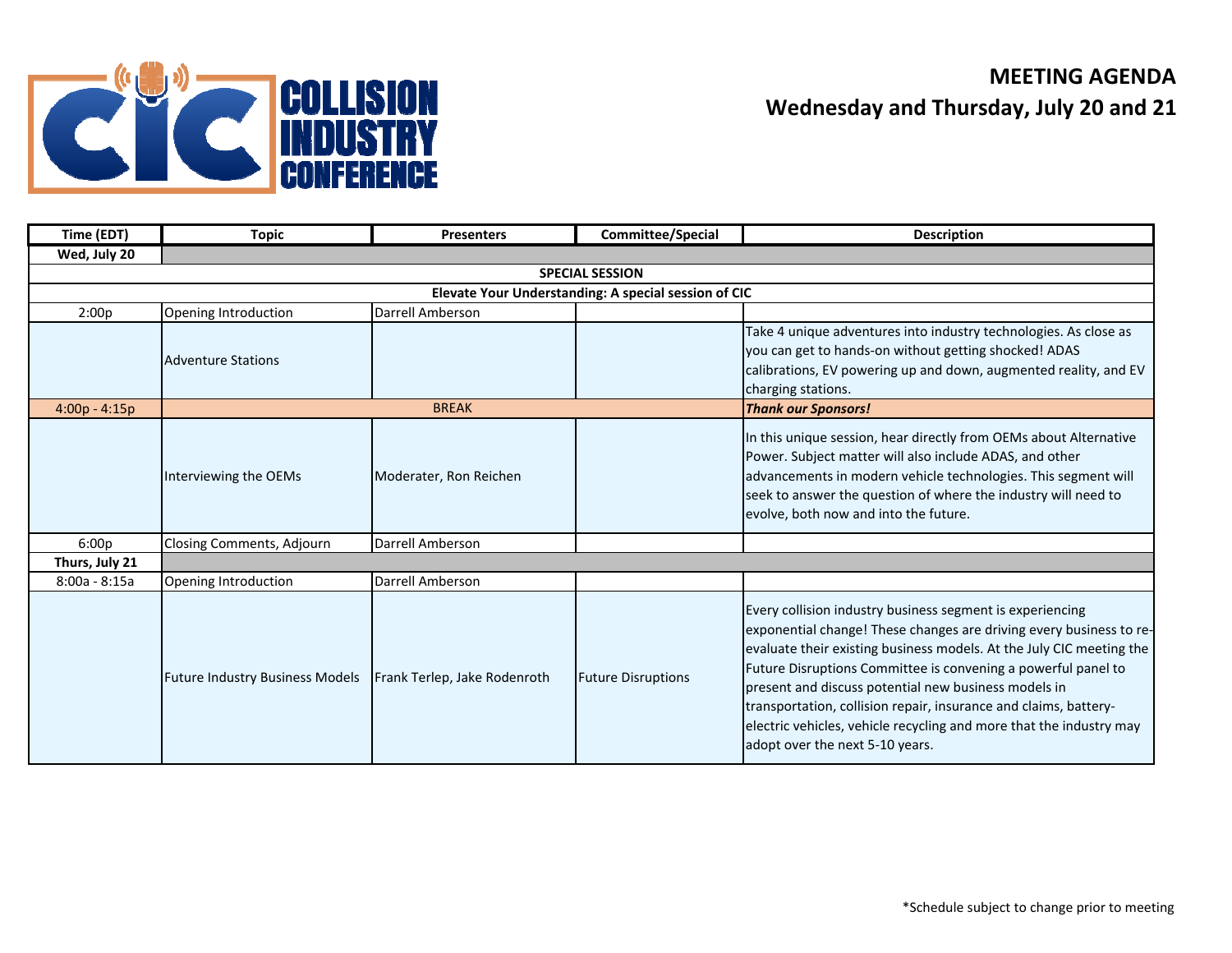

## **MEETING AGENDAWednesday and Thursday, July 20 and 21**

| Time (EDT)      | <b>Topic</b>                                                                                       | <b>Presenters</b>          | Committee/Special                                        | <b>Description</b>                                                                                                                                                                                                                                                                                                                                                                                                                                                      |
|-----------------|----------------------------------------------------------------------------------------------------|----------------------------|----------------------------------------------------------|-------------------------------------------------------------------------------------------------------------------------------------------------------------------------------------------------------------------------------------------------------------------------------------------------------------------------------------------------------------------------------------------------------------------------------------------------------------------------|
|                 | Repairers and Insurers: Let's<br>Discuss the Challenges and<br><b>Successes of Repair Planning</b> | Danny Gredinberg           | <b>Estimating &amp; Repair</b><br>Planning               | Our panel discussion of repairers and insurers will discuss both<br>challenges and successes of repair planning, while following OEM<br>repair procedures. Discussing what steps both repairers and<br>insurers need, to document and get a repair claim approved while<br>following OEM guidelines, making the vehicle owner whole, and for<br>a proper and safe repair outcome.                                                                                       |
| 10:30a - 10:45a |                                                                                                    | <b>MORNING BREAK</b>       |                                                          | <b>Thank our Sponsors!</b>                                                                                                                                                                                                                                                                                                                                                                                                                                              |
|                 | Taking A Look at Post-Repair<br>Inspection                                                         | Bob Redding, Janet Chaney  | Governmental                                             | Panelists will discuss the status of post-repair inspection programs,<br>legislation and regulations regarding inspection programs in states,<br>as well as the pros and cons. As an evaluation performed by a<br>qualified third-party who evaluates the quality of repairs and<br>ensures proper parts and procedures were followed, post-repair<br>inspections are important to ensure vehicles return to pre-accident<br>standards; to safely operate on the roads. |
|                 | Total Loss: The Art & Science of<br>"Getting it Right."                                            | Jim Keller, Jonathan Chase | <b>Industry Relations</b>                                | Total Loss: The Art & Science of "Getting it Right." Hear from<br>industry experts who will share their perspectives on the<br>importance to the consumer, the shop and the insurer in getting<br>Total Loss handling right. As a panel discussion featuring a<br>presentation from a valuation expert, several shop operators and<br>an OEM will join to discuss potential solutions to the current<br>market problems.                                                |
|                 |                                                                                                    | Q&A and Open Mic           | Reserve promotional announcements for afternoon Open Mic |                                                                                                                                                                                                                                                                                                                                                                                                                                                                         |
| 12:30p - 1:45p  | <b>LUNCH BREAK</b>                                                                                 |                            |                                                          | (On your own)                                                                                                                                                                                                                                                                                                                                                                                                                                                           |
|                 | <b>I-CAR Announcement</b>                                                                          | John Van Alstyne           | <b>Special Presentation</b>                              | This is a special announcement from I-CAR on a new key industry<br>initiative.                                                                                                                                                                                                                                                                                                                                                                                          |
|                 | <b>CIC Slogan Contest</b>                                                                          | Jordan Hendler             | <b>Marketing Council</b>                                 | CIC is looking for a Slogan Superhero, with the announcement of a<br>contest for all CIC participants to take part. The committee will also<br>update on the implementation of the new logo and industry<br>outreach.                                                                                                                                                                                                                                                   |